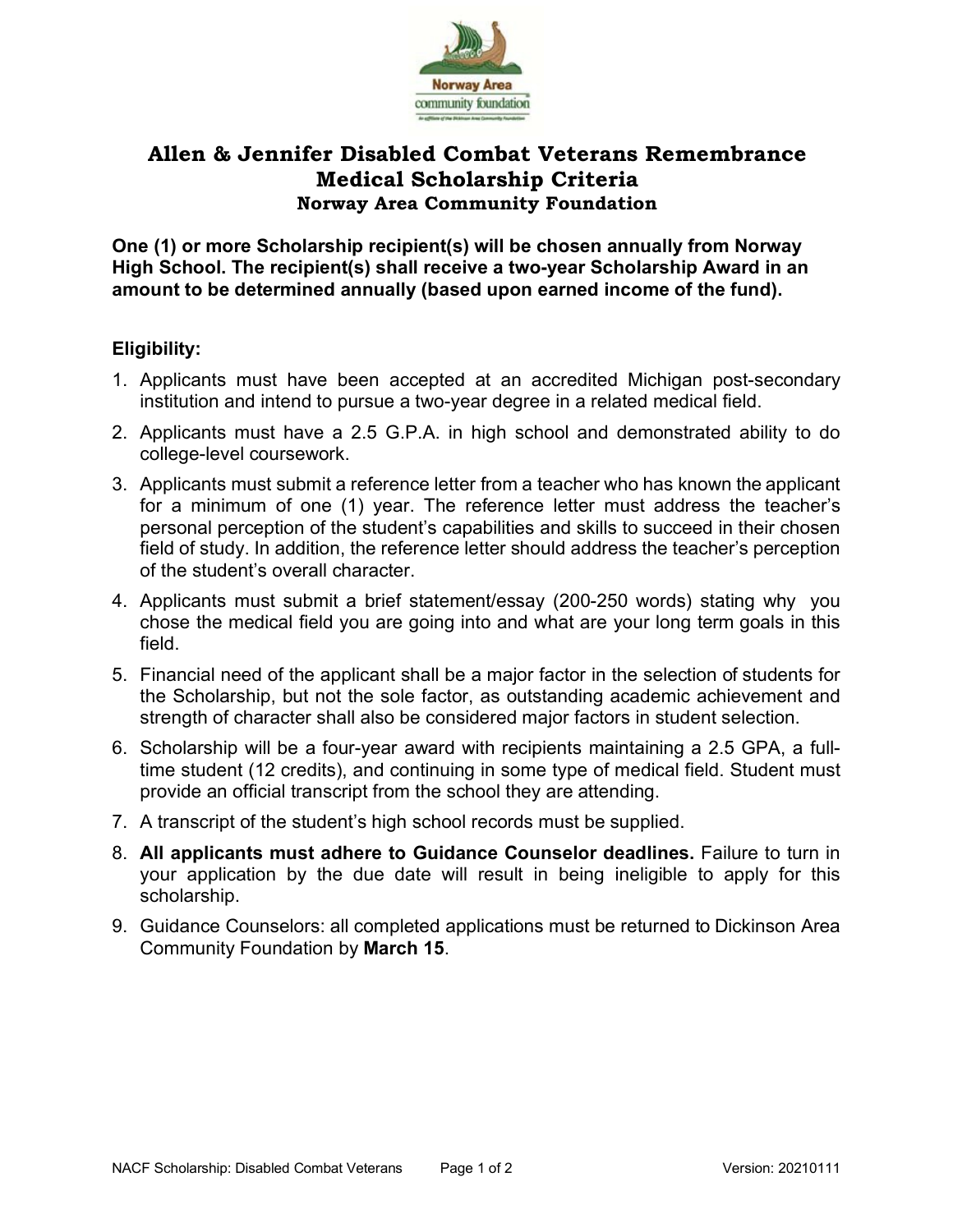

## **Addendum:**

A scholarship award may be revoked by the Board of Trustees because of:

- Criminal or anti-social conduct of recipient.
- Filing false information on application.
- Scholastic inadequacy of a recipient.
- Failure to provide the Dickinson Area Community Foundation with documents and verification as specified in the Foundation's established policies for renewing scholarships. A copy of the Foundation's policies for renewing scholarships is provided to students with their first scholarship payment
- For such other good cause as the Board may, in its sole discretion, determine.

Revocation shall be by the action of a majority of the members of the Board of Trustees, and upon such revocation, any and all funds still controlled by the Board of Trustees shall be withheld and disposed of at the discretion of the Board.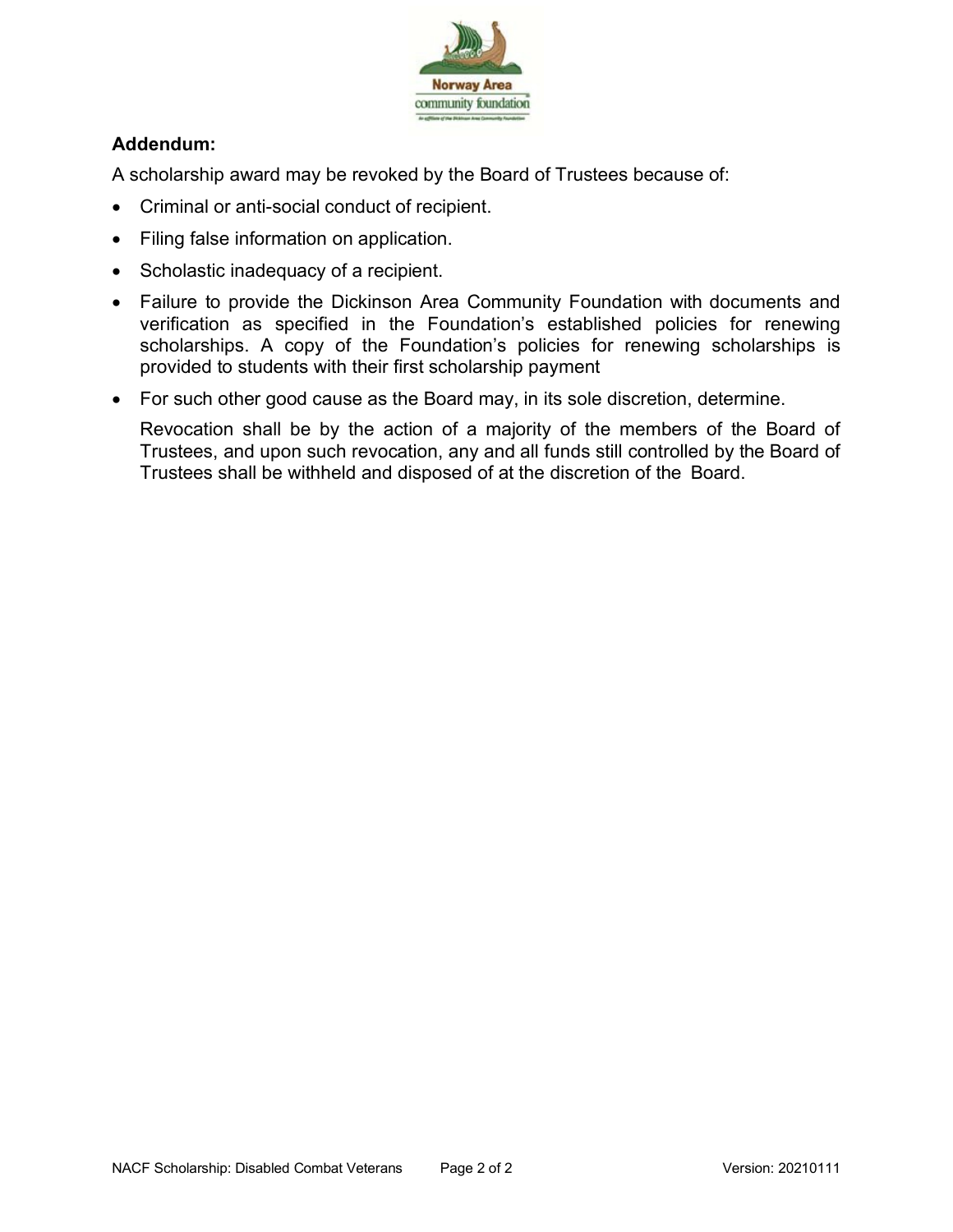

# *Allen & Jennifer Disabled Combat Veterans Remembrance Medical Scholarship*

**Dickinson Area Community Foundation Completed applications must be submitted by March 15th**

| <b>Date</b>                                              |  |                                           |  |  |
|----------------------------------------------------------|--|-------------------------------------------|--|--|
| <b>Full Name</b>                                         |  |                                           |  |  |
| <b>Street Address</b>                                    |  |                                           |  |  |
| <b>City ST ZIP Code</b>                                  |  |                                           |  |  |
| Home & Cell Phone                                        |  |                                           |  |  |
| <b>E-Mail (Required)</b>                                 |  |                                           |  |  |
| <b>High School Attended</b>                              |  |                                           |  |  |
| <b>GPA</b>                                               |  |                                           |  |  |
| Name of school you plan to attend:                       |  |                                           |  |  |
| Have you applied for admission?                          |  |                                           |  |  |
| Have you been accepted?                                  |  |                                           |  |  |
| Intended field of study:                                 |  |                                           |  |  |
| Did you work during the school year?                     |  |                                           |  |  |
| <b>Weekly earnings:</b>                                  |  |                                           |  |  |
| Approximate amount of savings:                           |  |                                           |  |  |
| Name of person(s) dependent upon your earnings (if any)? |  |                                           |  |  |
|                                                          |  |                                           |  |  |
|                                                          |  |                                           |  |  |
|                                                          |  |                                           |  |  |
|                                                          |  |                                           |  |  |
| Name of person(s) dependent upon your earnings (if any)? |  |                                           |  |  |
|                                                          |  |                                           |  |  |
|                                                          |  |                                           |  |  |
| Will you work while attending college? No                |  | If so, for what portion of your expenses? |  |  |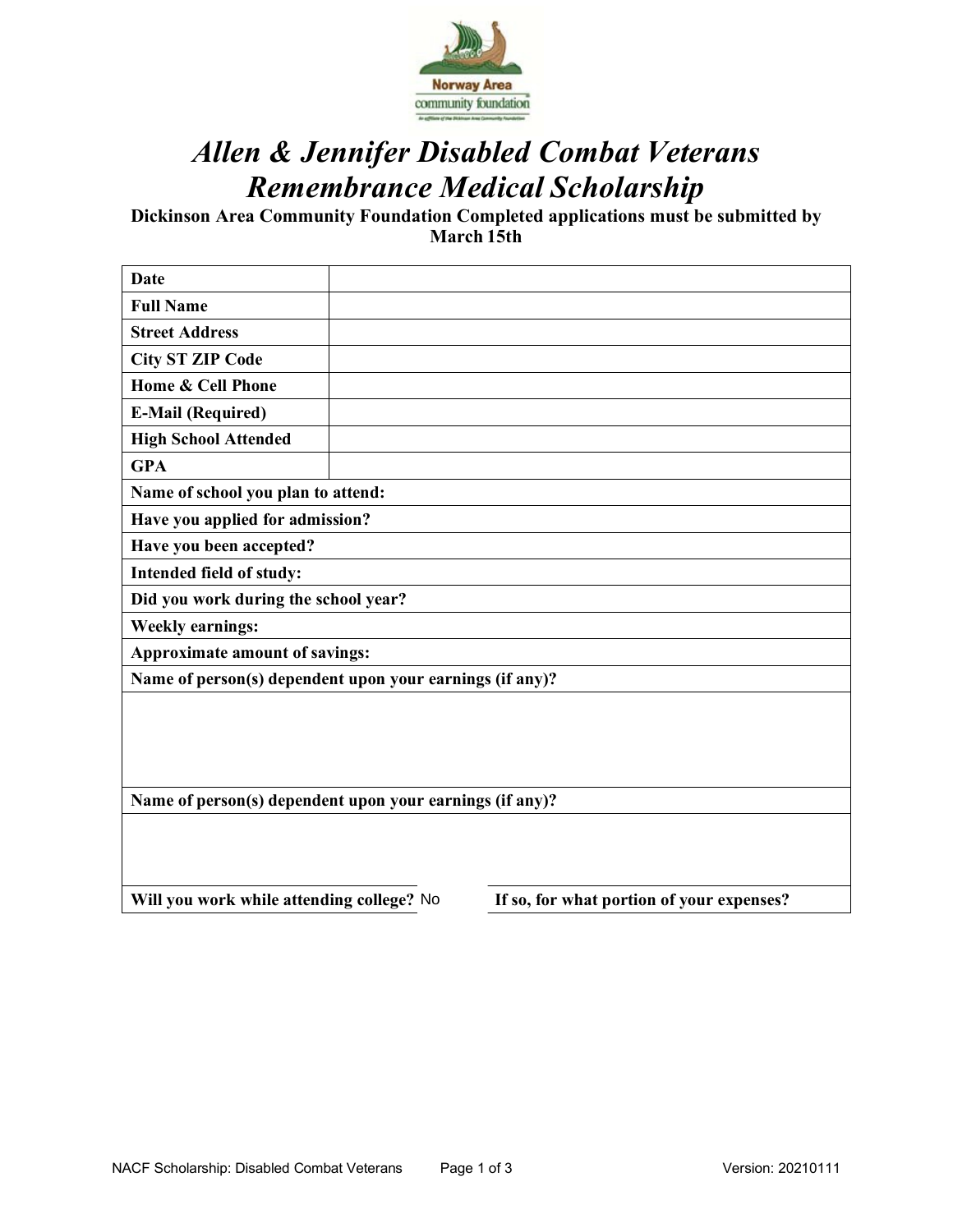

| How much do you estimate it will cost you to go to the college of your choice for one year? |    |  |  |  |
|---------------------------------------------------------------------------------------------|----|--|--|--|
| <b>Tuition &amp; Fees</b>                                                                   | \$ |  |  |  |
| Room & Board                                                                                | \$ |  |  |  |
| <b>Books &amp; Supplies</b>                                                                 | \$ |  |  |  |
| <b>Miscellaneous</b>                                                                        | \$ |  |  |  |
| <b>Total:</b>                                                                               | \$ |  |  |  |

### **Will you attend college if you do not receive a scholarship?**

#### **lease include the following with the application:**

- 1. Applicants must submit a reference letter from a teacher who has known the applicant for a minimum of one (1) year. The reference letter must address the teacher's personal perception of the student's capabilities and skills to succeed in their chosen field of study. In addition, the reference letter should address the teacher's perception of the student's overall character.
- 2. Applicants must submit a brief statement/essay (200-250 words) stating why youchose the medical field you are going into and what are your long-term goals in this field.
- 3. Transcript of your high school records

| <b>Application Deadline</b>                                                                          |                                                                                                                                                                                                                       |  |  |  |
|------------------------------------------------------------------------------------------------------|-----------------------------------------------------------------------------------------------------------------------------------------------------------------------------------------------------------------------|--|--|--|
| All applications need to be submitted to the guidance counselor's office by March 15 <sup>th</sup> . |                                                                                                                                                                                                                       |  |  |  |
| <b>Agreement and Signature</b>                                                                       |                                                                                                                                                                                                                       |  |  |  |
| in rejection of this application.                                                                    | By submitting this application, I affirm that the facts set forth in it are true and complete. I understand<br>any false statements, omissions, or other misrepresentations made by me on this application may result |  |  |  |
| Name (printed)                                                                                       |                                                                                                                                                                                                                       |  |  |  |
| Signature                                                                                            |                                                                                                                                                                                                                       |  |  |  |
| Date                                                                                                 |                                                                                                                                                                                                                       |  |  |  |
| <b>Parent Application Form</b>                                                                       |                                                                                                                                                                                                                       |  |  |  |
| Name of parent or guardian completing this<br>form:                                                  |                                                                                                                                                                                                                       |  |  |  |
| Home address:                                                                                        |                                                                                                                                                                                                                       |  |  |  |
| Phone:                                                                                               |                                                                                                                                                                                                                       |  |  |  |